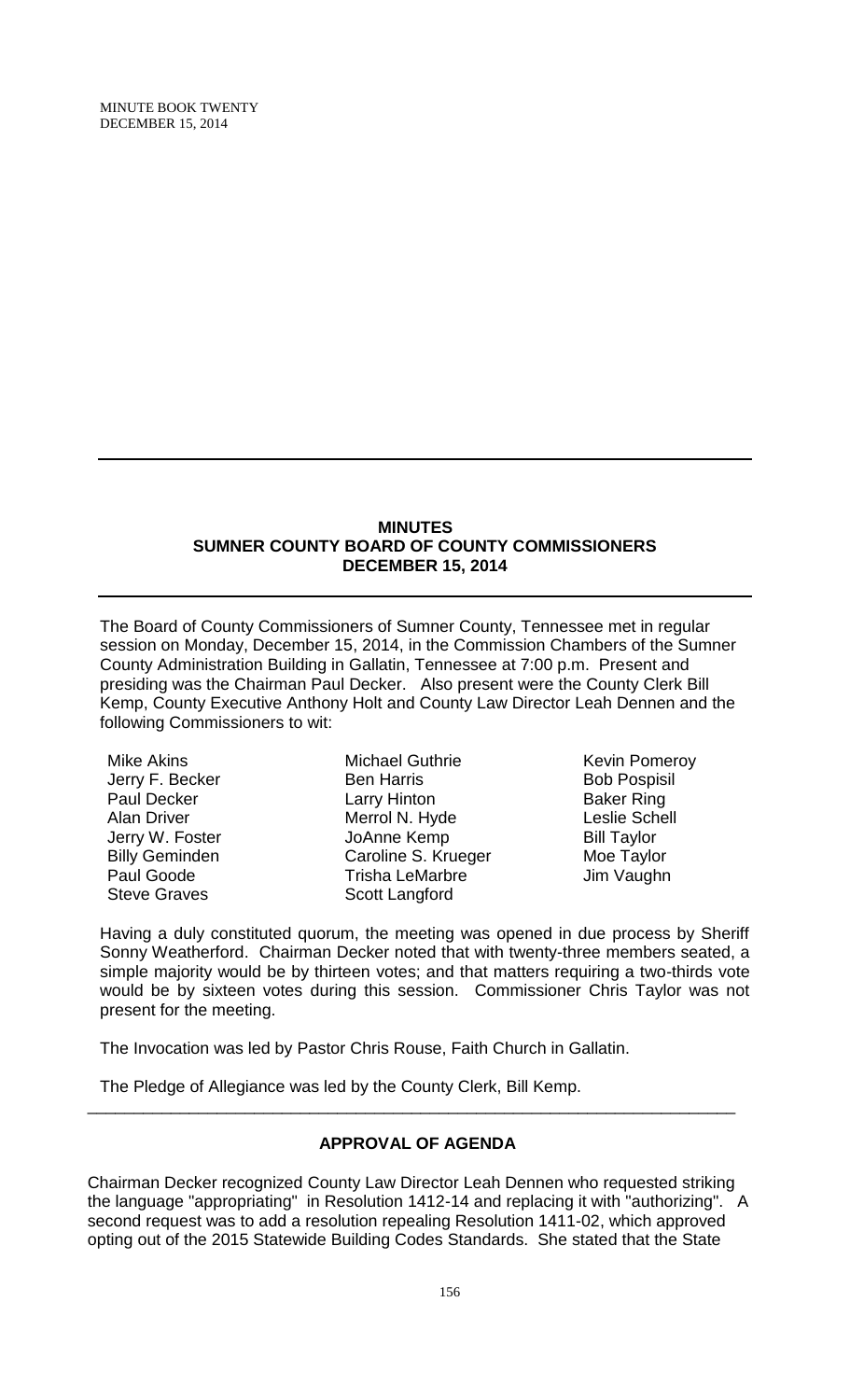MINUTE BOOK TWENTY DECEMBER 15, 2014

requested this action after a meeting in which that County was asked to present a plan outlining the parts of the new codes to be adopted.

Without objection, Chairman Decker deleted Item 2 under the Committee on Committees Report electing a Resource Authority member.

Chairman Decker recognized Commissioner Moe Taylor who moved, seconded by Commissioner Akins, to suspend the rules to allow those present to speak about the property tax rate increase not listed on the agenda. Commissioner Goode raised an objection, but Chairman Decker ruled the vote would continue.

|                |   | SUSPEND RULES TO OPEN RECOGNITION |        |               |          |
|----------------|---|-----------------------------------|--------|---------------|----------|
| <b>Akins</b>   |   | M. Taylor                         |        | Geminden      | Y        |
| Hinton         | Y | <b>Driver</b>                     | N      | Graves        | Y        |
| Foster         | Y | Schell                            | N      | <b>Harris</b> | Υ        |
| Ring           | N | Pomeroy                           | Y      | Vaughn        | Y        |
| Kemp           | N | LeMarbre                          | N      | Decker        | N        |
| Hyde           | Y | <b>Becker</b>                     | Y      | Goode         | N        |
| Krueger        | N | <b>B.</b> Taylor                  | N      | Langford      | N        |
| Guthrie        | N | Pospisil                          | N      |               |          |
| <b>SUSPEND</b> |   | Yes: 11                           | No: 12 | Abs: 0        | 07:05 PM |

Chairman Decker declared the motion failed to pass by the necessary two-thirds vote.

Commissioner Foster moved, and was duly seconded by Commissioner Langford, to adopt the agenda with the additions. The Commission approved the agenda as amended by unanimous voice vote of the body.

\_\_\_\_\_\_\_\_\_\_\_\_\_\_\_\_\_\_\_\_\_\_\_\_\_\_\_\_\_\_\_\_\_\_\_\_\_\_\_\_\_\_\_\_\_\_\_\_\_\_\_\_\_\_\_\_\_\_\_\_\_\_\_\_\_\_\_\_\_\_

### **APPROVAL OF MINUTES**

The minutes for the meeting of this body held on November 17, 2014, and recorded in the office of the Clerk, Bill Kemp, were approved by voice vote after Commissioner Harris made the motion, seconded by Commissioner Akins.

### **RECOGNITION OF THE PUBLIC**

 Chairman Decker opened the floor to allow the public to speak concerning any matter on the agenda. With no one wishing to speak on matters listed on the Commission agenda, recognition of the public was closed.

# **REPORT OF THE CHAIR**

\_\_\_\_\_\_\_\_\_\_\_\_\_\_\_\_\_\_\_\_\_\_\_\_\_\_\_\_\_\_\_\_\_\_\_\_\_\_\_\_\_\_\_\_\_\_\_\_\_\_\_\_\_\_\_\_\_\_\_\_\_\_\_\_\_\_\_\_\_

Chairman Decker recognized Commissioner Geminden who spoke about the new vocational school in Portland. He said the remodel project is on target and extended an invitation to tour the building at a date to be announced.

Chairman Decker announced that the Bethpage Christmas parade would be this Saturday.

Chairman Decker reported on progress to elect the new General Sessions judge. He said two issues were being addressed: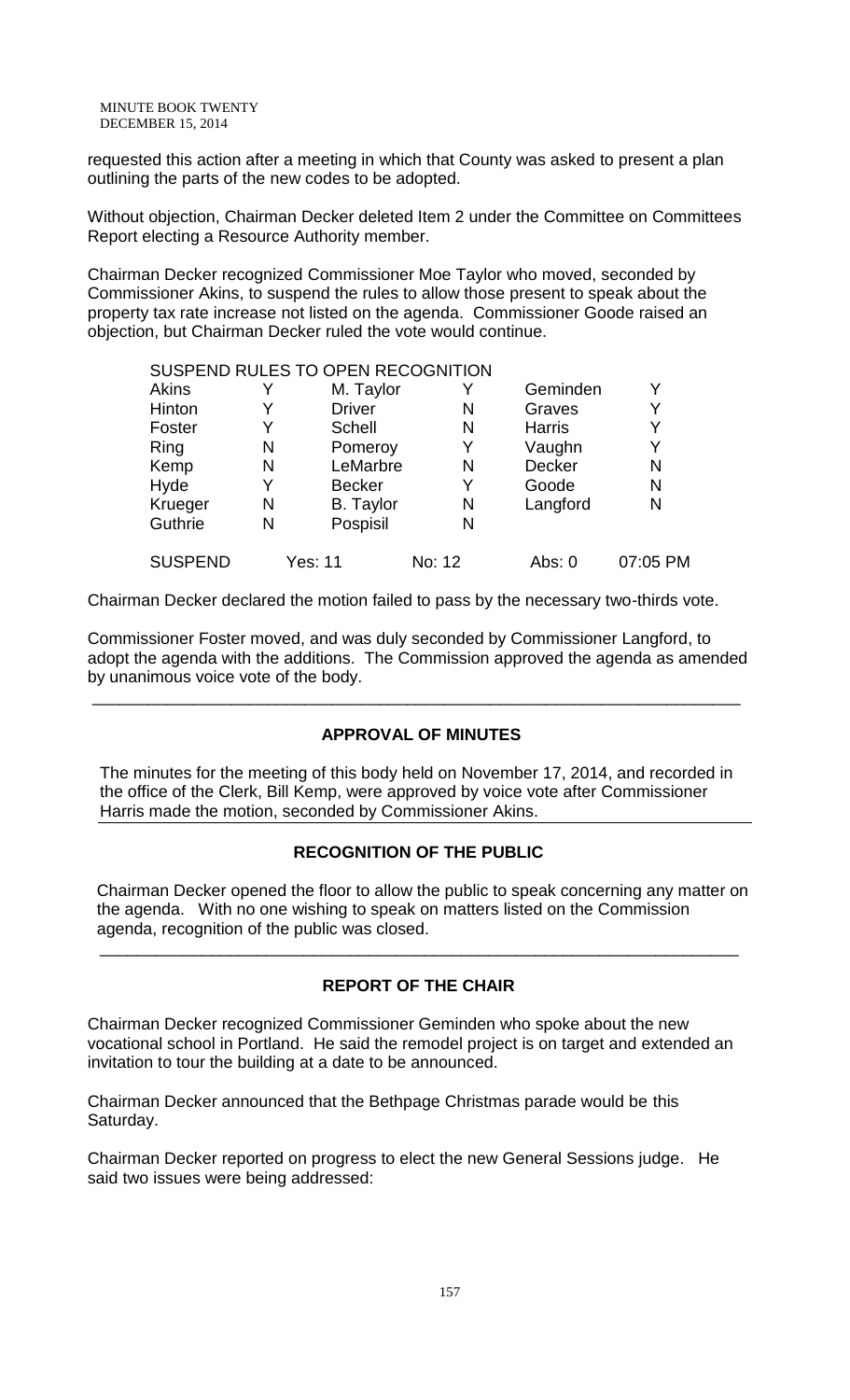1) Courtroom space with the County Executive Anthony Holt to consult with an architect and;

2) The Sumner County Bar Association recommended three attorneys to the Legislative Committee. In addition to these three, Chairman Decker will take nominations from the floor at the January Commission meeting, with a subsequent meeting to allow presentations from the slate of nominees. The target date to begin operation of another courtroom would be in June or July, 2015.

Chairman Decker noted the Veterans Service Report was on the commissioners' desks for information purposes only.

Chairman Decker introduced the following resolution:

# **A RESOLUTION CELEBRATING EDNA OGLESBY'S ONE HUNDREDTH BIRTHDAY**

**WHEREAS**, Edna Pettit Oglesby was born on January 12, 1915, and will celebrate her one hundredth birthday soon; and

**WHEREAS,** Mrs. Oglesby was born in Nashville and has worked hard her entire life, served on the School Mother's Patrol under Nashville Mayor Ben West, made porcelain dolls and knitted afghans and made clothes for her children and grandchildren, and is a member of the Eastern Star, Rock City Chapter; and

**WHEREAS,** Mrs. Oglesby has been a wonderful cook, a devoted wife, and a loving, nurturing mother with three daughters, seven grandchildren, eight great-grandchildren and seven great- great-grandchildren with one on the way, and she has lived her life defined by the hard work, devotion, and commitment she has given to her family and community, and today, her kindness of heart and positive attitude continues to inspire all who know her.

**NOW, THEREFORE, BE IT RESOLVED** by the Sumner County Board of County Commissioners meeting in regular session on this the  $15<sup>th</sup>$  day of December, 2014, that this body is proud to congratulate Mrs. Edna Oglesby on reaching this incredible milestone and wishes her happiness, joy, and love as she celebrates her one hundredth birthday; and

**BE IT FURTHER RESOLVED** that this resolution is to be spread on the minutes of this body so as to make it a permanent part of the records of this body and the Clerk is hereby directed to furnish a copy of this resolution to Mrs. Edna Oglesby.

Upon motion of Commissioner Becker, seconded by Commissioner Krueger, the Commission voted unanimously to honor Mrs. Oglesby.

\_\_\_\_\_\_\_\_\_\_\_\_\_\_\_\_\_\_\_\_\_\_\_\_\_\_\_\_\_\_\_\_\_\_\_\_\_\_\_\_\_\_\_\_\_\_\_\_\_\_\_\_\_\_\_\_\_\_\_\_\_\_\_\_

\_\_\_\_\_\_\_\_\_\_\_\_\_\_\_\_\_\_\_\_\_\_\_\_\_\_\_\_\_\_\_\_\_\_\_\_\_\_\_\_\_\_\_\_\_\_\_\_\_\_\_\_\_\_\_\_\_\_\_\_\_\_\_\_

# **CONSENT AGENDA**

Chairman Decker introduced the following items on the Consent Agenda:

**1412-07 A RESOLUTION APPROPRIATING \$2,563.42 E-RATE REBATE FUNDS FOR DATA PROCESSING EQUIPMENT FOR THE HENDERSONVILLE LIBRARY**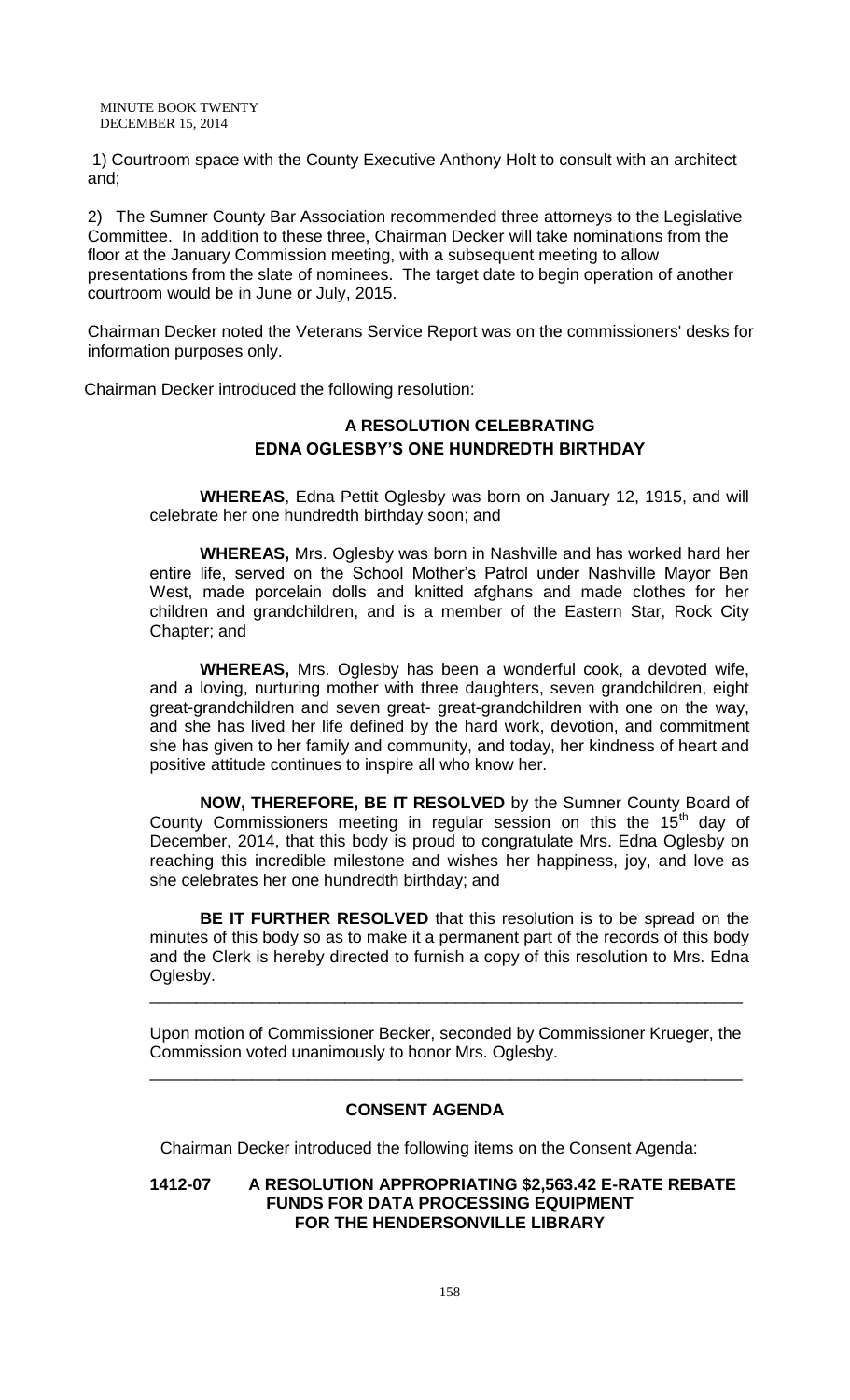**BE IT RESOLVED** by the Sumner County Board of County Commissioners meeting in regular session on this the  $15<sup>th</sup>$  day of December, 2014, that this body hereby appropriates \$2,563.42 E-Rate Rebate Funds for Data Processing Equipment for the Hendersonville Library, as shown on the attachment herewith.

### **1412-08 A RESOLUTION APPROPRIATING \$12,000.00 FROM CITIES FOR LIVESCAN MAINTENANCE FEES TO THE DRUG CONTROL FUND**

\_\_\_\_\_\_\_\_\_\_\_\_\_\_\_\_\_\_\_\_\_\_\_\_\_\_\_\_\_\_\_\_\_\_\_\_\_\_\_\_\_\_\_\_\_\_\_\_\_\_\_\_\_\_\_\_\_\_\_\_\_\_\_\_

**BE IT RESOLVED** by the Sumner County Board of County Commissioners meeting in regular session on this the  $15<sup>th</sup>$  day of December, 2014, that this body hereby appropriates \$12,000.00 from Cities for Livescan Maintenance Fees to the Drug Control Fund, as shown on the attachment herewith.

\_\_\_\_\_\_\_\_\_\_\_\_\_\_\_\_\_\_\_\_\_\_\_\_\_\_\_\_\_\_\_\_\_\_\_\_\_\_\_\_\_\_\_\_\_\_\_\_\_\_\_\_\_\_\_\_\_\_\_\_\_\_\_\_

### **1412-09 A RESOLUTION ACCEPTING THE \$3,100.00 OFFER FROM THE STATE OF TENNESSEE FOR SLOPE EASEMENT AND TEMPORARY CONSTRUCTION EASEMENT FOR THE HATTEN TRACK ROAD EXTENSION**

**BE IT RESOLVED** by the Sumner County Board of County Commissioners meeting in regular session on this the  $15<sup>th</sup>$  day of December, 2014, that this body does hereby accept the \$3,100.00 offer from the State of Tennessee for slope easement and a temporary construction easement for the Hatten Track Road extension, as shown on the attachment herewith.

\_\_\_\_\_\_\_\_\_\_\_\_\_\_\_\_\_\_\_\_\_\_\_\_\_\_\_\_\_\_\_\_\_\_\_\_\_\_\_\_\_\_\_\_\_\_\_\_\_\_\_\_\_\_\_\_\_\_\_\_\_\_\_\_

### **1412-10 A RESOLUTION RESTATING THE POLICY THAT SUMNER COUNTY, TENNESSEE, DOES NOT DISCRIMINATE ON THE BASIS OF RACE, SEX, COLOR, RELIGION, NATIONAL ORIGIN, AGE, DISABILITY OR VETERAN STATUS**

**BE IT RESOLVED** by the Sumner County Board of County Commissioners meeting in regular session on this the  $15<sup>th</sup>$  day of December, 2014, that this body hereby restates its policy that Sumner County, Tennessee, does not discriminate on the basis of race, sex, color, religion, national origin, age, disability or veteran status.

\_\_\_\_\_\_\_\_\_\_\_\_\_\_\_\_\_\_\_\_\_\_\_\_\_\_\_\_\_\_\_\_\_\_\_\_\_\_\_\_\_\_\_\_\_\_\_\_\_\_\_\_\_\_\_\_\_\_\_\_\_\_\_\_

### **1412-11 A RESOLUTION RE-APPOINTING THE JUDICIAL MAGISTRATES OF SUMNER COUNTY**

**BE IT RESOLVED** by the Sumner County Board of County Commissioners meeting in regular session on this the 15<sup>th</sup> day of December, 2014, that this body hereby re-appoints the following individuals as Judicial Magistrates; and

Downey, William E. **Offitt**, Kevin Draper, Todd H. Ridings, Bobby W. Gann, Robert J. Short, John C.<br>Gilbreath, William J. Smith, William W. Gilbreath, William J. Hille, Jennifer Thomas, William Kitrell, Bruce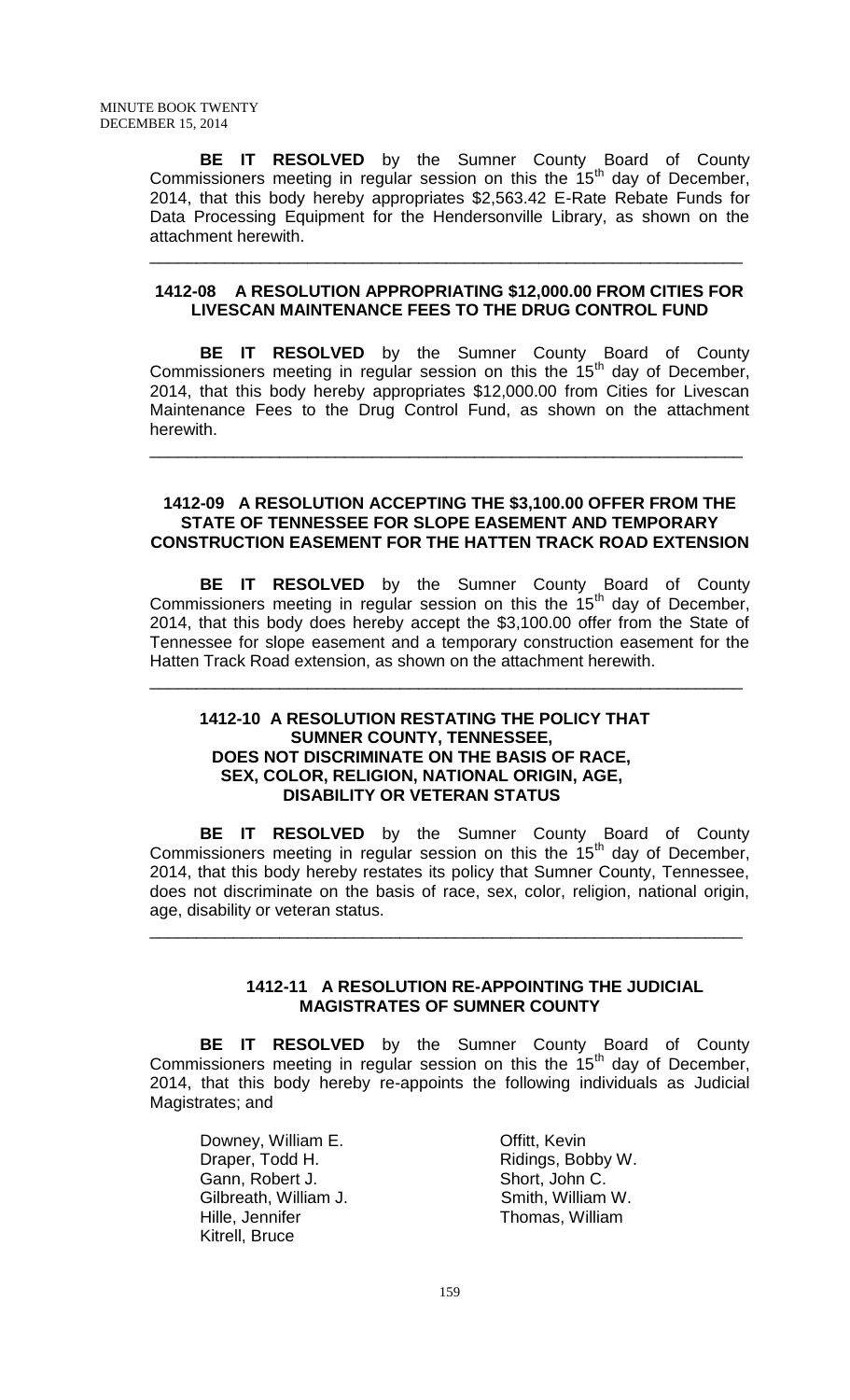**BE IT FURTHER RESOLVED** that the Judicial Magistrates shall serve a one- year term, or until a successor is appointed.

\_\_\_\_\_\_\_\_\_\_\_\_\_\_\_\_\_\_\_\_\_\_\_\_\_\_\_\_\_\_\_\_\_\_\_\_\_\_\_\_\_\_\_\_\_\_\_\_\_\_\_\_\_\_\_\_\_\_\_\_\_\_\_\_

### **1402-12 A RESOLUTION ACCEPTING THE PERSONNEL POLICIES AND PROCEDURES FOR THE CIRCUIT COURT CLERK OF SUMNER COUNTY**

**BE IT RESOLVED** by the Sumner County Board of County Commissioners meeting in regular session on this the  $15<sup>th</sup>$  day of December, 2014, that this body hereby accepts the Personnel Policies and Procedures for the Circuit Court Clerk of Sumner County; and

**BE IT FURTHER RESOLVED** that these personnel policies be placed in the official record.

\_\_\_\_\_\_\_\_\_\_\_\_\_\_\_\_\_\_\_\_\_\_\_\_\_\_\_\_\_\_\_\_\_\_\_\_\_\_\_\_\_\_\_\_\_\_\_\_\_\_\_\_\_\_\_\_\_\_\_\_\_\_\_\_

#### **1412-13 A RESOLUTION OF SUPPORT FOR THE SAFE ROUTES TO SCHOOL PROGRAM AND AUTHORIZING SUBMISSION OF A SAFE ROUTES TO SCHOOL GRANT APPLICATION**

**WHEREAS,** the Safe Routes to School Program provides grant funds to eligible agencies to improve and enhance the safety of pedestrians, bicycle facilities, and related structures that will encourage and benefit students walking and bicycling safely to school; and

**WHEREAS,** the Safe Routes to School Program provides grant funds to facilitate the planning, development, and implementation of projects that will improve safety, and will reduce traffic, fuel consumption, and air quality in the vicinity of schools; and

**WHEREAS,** the Tennessee Department of Transportation has requested applications from eligible agencies for the 2015 Safe Routes to School Program; and

**WHEREAS,** Sumner County Government is applying for a reimbursement grant not to exceed \$250,000 to construct sidewalk improvements for a connection from the Lower Station Camp Creek Greenway to the Station Camp School Campus.

**NOW, THEREFORE, BE IT RESOLVED** by the Sumner County Board of County Commissioners meeting in regular session on this the 15<sup>th</sup> day of December 2014, that this body does hereby support the Safe Routes to School Program and authorizes submission of an application for the Safe Routes to Schools Program funds.

 **BE IT FURTHER RESOLVED** that the County Executive is hereby authorized to sign the application and all assurances necessary for such application.

### **1412-14 A RESOLUTION AUTHORIZING PAYMENT OF \$8,512.50 FOR WATERLINE EXPENSE REIMBURSEMENT TO THE CASTALIAN SPRINGS-BETHPAGE WATER DISTRICT**

\_\_\_\_\_\_\_\_\_\_\_\_\_\_\_\_\_\_\_\_\_\_\_\_\_\_\_\_\_\_\_\_\_\_\_\_\_\_\_\_\_\_\_\_\_\_\_\_\_\_\_\_\_\_\_\_\_\_\_\_\_\_\_\_

**BE IT RESOLVED** by the Sumner County Board of County Commissioners meeting in regular session on this the  $15<sup>th</sup>$  day of December, 2014, that this body does hereby authorize payment of \$8,512.50 for waterline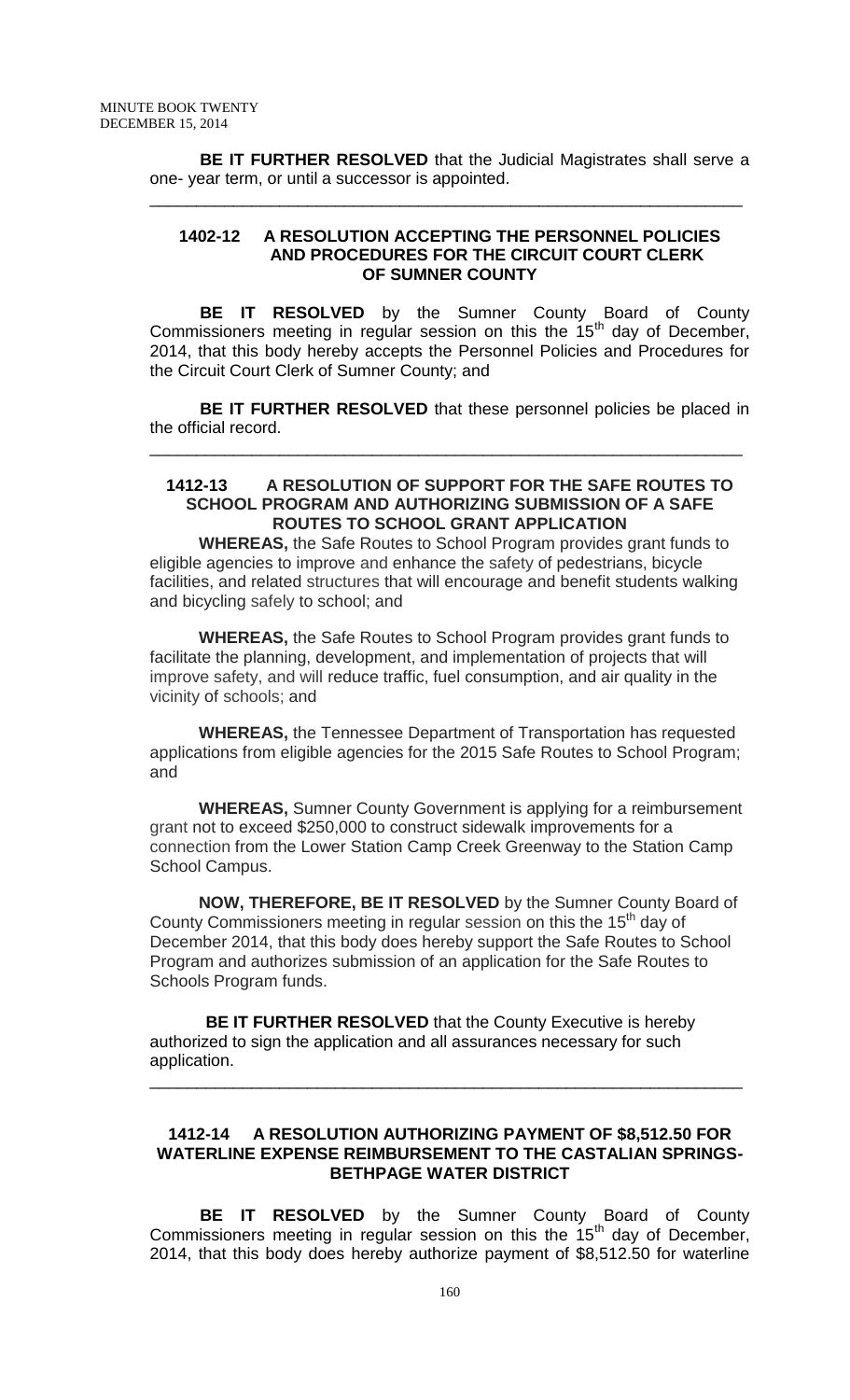expense reimbursement to the Castalian Springs-Bethpage Water District, as shown on the attachment herewith.

### **Tax Refund**

\_\_\_\_\_\_\_\_\_\_\_\_\_\_\_\_\_\_\_\_\_\_\_\_\_\_\_\_\_\_\_\_\_\_\_\_\_\_\_\_\_\_\_\_\_\_\_\_\_\_\_\_\_\_\_\_\_\_\_\_\_\_\_\_

ABC Group Fuel Systems \$84.00

Upon motion of Commissioner Foster, seconded by Commissioner Pospisil, the Commission voted unanimously to approve the items on the Consent Agenda.

\_\_\_\_\_\_\_\_\_\_\_\_\_\_\_\_\_\_\_\_\_\_\_\_\_\_\_\_\_\_\_\_\_\_\_\_\_\_\_\_\_\_\_\_\_\_\_\_\_\_\_\_\_\_\_\_\_\_\_\_\_\_\_\_

### **REPORT FROM COUNTY OFFICIALS**

\_\_\_\_\_\_\_\_\_\_\_\_\_\_\_\_\_\_\_\_\_\_\_\_\_\_\_\_\_\_\_\_\_\_\_\_\_\_\_\_\_\_\_\_\_\_\_\_\_\_\_\_\_\_\_\_\_\_\_\_\_\_\_\_

County Officials filed the following reports: County Investments, County General Fund, County Debt Service Fund, County Highway Fund, County Capital Outlay Fund, School General Purpose Fund, School Federal Projects Fund, School Food Service Fund, Employee Health Insurance Trust Fund, Employee Dental Insurance Trust Fund, Casualty Insurance Trust Fund, County Trustee Funds, Special Reports: County Dental Insurance Claim Payments, County Health Insurance Claim Payments, County Property Tax Collections, County EMS Billing/Collections/Balances, County Sales Tax Collections, County Wheel Tax Collections, County Tax Rates/Property Values and County School Loan Program Rates. Approval of the filing of these records does not certify to the accuracy of the documents.

Chairman Decker introduced the following resolution:

### **1412-NOT A RESOLUTION TO APPROVE AND ACCEPT APPLICATIONS FOR NOTARIES PUBLIC POSITIONS AND PERSONAL SURETY GUARANTORS**

 **WHEREAS,** according to the law of the State of Tennessee, an individual must apply for the office of notary public in the county of residence, or of their principal place of business; and

 **WHEREAS**, state statute requires personal sureties making bonds for Notaries publics to be approved by the Sumner County Commission; and

 **WHEREAS,** said applicant must be approved by the County Commission assembled; and

 **WHEREAS,** Bill Kemp, Sumner County Clerk, has certified according to the records of his office that the persons named on the attached listing labeled "SUMNER COUNTY NOTARY PUBLIC APPLICATIONS and SURETY GUARANTORS" have duly applied for the positions so sought; and

# **BE IT FURTHER RESOLVED THAT THIS TAKE EFFECT FROM AND AFTER PASSAGE.**

 **–––––––––––––––––––––––––––––––––––––––––––––––––––––––––**

### **Notaries Public Election**

SHERYL ALEXANDER LESLIE JONES DAVID M AMONETTE DAVID KIMBROUGH LISA S BELLAR MEGAN MARTIN

BRENDA E ANTHONY PEGGY M LITTLEJOHN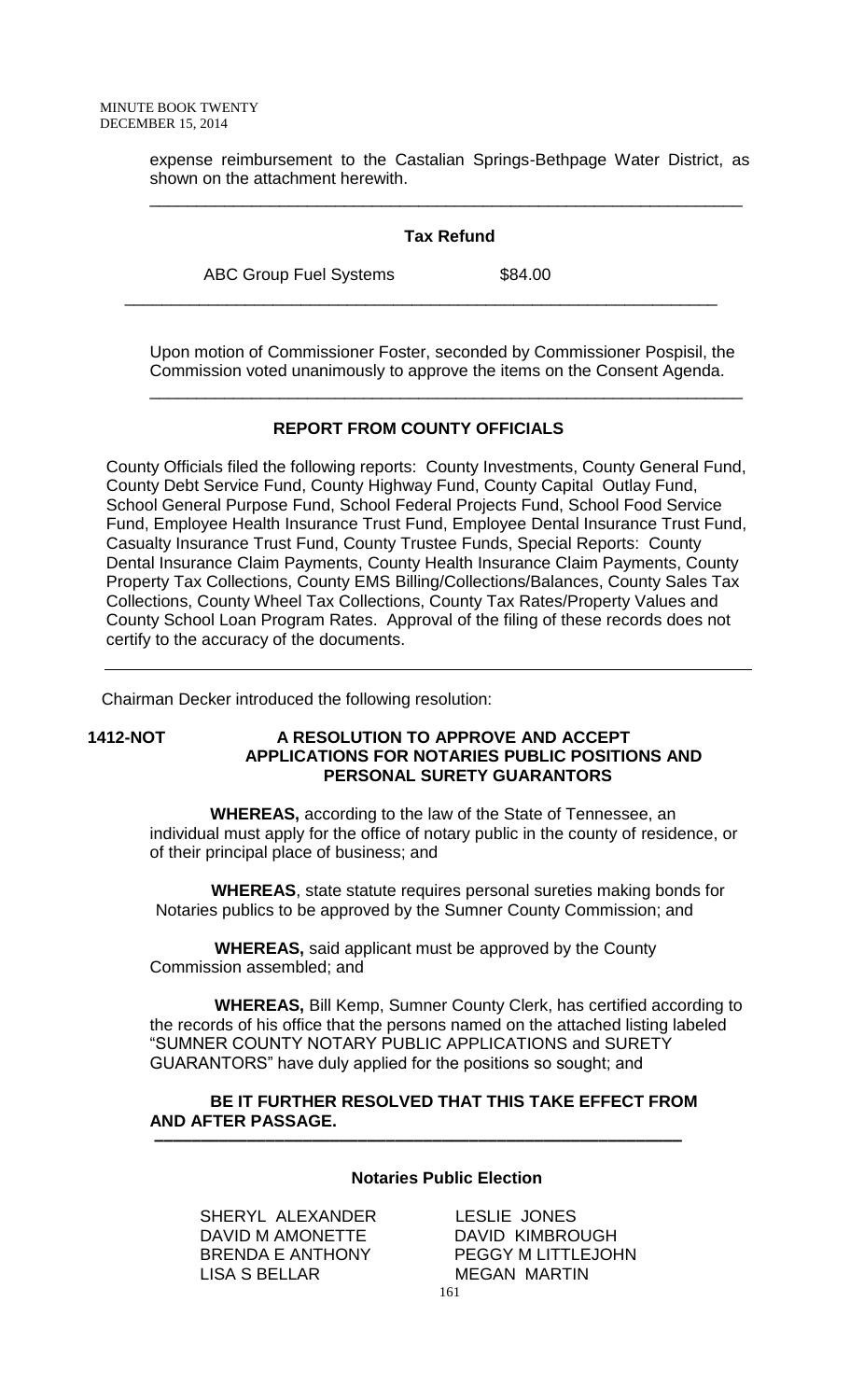JANA S BONER TOMMY OLDHAM PEGGY BRANHAM T STEVEN PERRY CHERYL M BURGESS HAILEE A RIDGWAY ROSIE CALDERON J SCHMITTOU JEFF CARNES KATHY L SCHULTZ BARBARA COLLINS TONI M STEPHENS ANNE-MARIE ENGLISH KATIE TISDALE ANDREW FELDER PAULETTE WARNER STEVEN GRAVES BRITTANY D WATSON RENITA J HARRIS JACQUELINE K WEST TONYA HILL **KRISTI M WILLEMS** HEATHER L HOLLE LISA WILLIAMS ERIC P JACKSON CYNTHIA L WILSON PATRICIA R JAMES MELINDA A WUNDER BEVERLY A JONES

JULIE BERRYMAN MELISSA W MCMAHON

Upon motion of Commissioner Akins, seconded by Commissioner Geminden, voting was recorded in the following manner:

| Akins         | M. Taylor        | A     | Geminden      |          |
|---------------|------------------|-------|---------------|----------|
| Hinton        | <b>Driver</b>    | Y     | Graves        |          |
| Foster        | Schell           |       | <b>Harris</b> |          |
| Ring          | Pomeroy          | Y     | Vaughn        |          |
| Kemp          | LeMarbre         | Y     | <b>Decker</b> |          |
| Hyde          | <b>Becker</b>    |       | Goode         |          |
| Krueger       | <b>B.</b> Taylor | Y     | Langford      |          |
| Guthrie       | Pospisil         |       |               |          |
| 1412-NOTARIES | Yes: 22          | No: 0 | Abs: 1        | 07:18 PM |

Chairman Decker declared the election of Notaries Public by the body. \_\_\_\_\_\_\_\_\_\_\_\_\_\_\_\_\_\_\_\_\_\_\_\_\_\_\_\_\_\_\_\_\_\_\_\_\_\_\_\_\_\_\_\_\_\_\_\_\_\_\_\_\_\_\_\_\_\_\_\_\_\_\_\_\_\_\_\_\_

# **COMMITTEE ON COMMITTEES**

Commissioner Goode brought forth the appointment of one commissioner to serve on the Delinquent Tax Committee as follows:

• Alan Driver

Upon motion of Commissioner Goode, and duly seconded by Commissioner LeMarbre, the Commission approved the appointment of Mr. Driver.

Commissioner Goode presented the following proposed appointments and a deferral:

- Deferral of six-year term of Clifford Ernst
- Re-appointment of Michael Carter
- Replacement of Thomas Neal, Jr. with Dan Wright

Upon motion of Commissioner Goode, and duly seconded by Commissioner LeMarbre, the Commission approved the deferral of Mr. Ernst's term; re-appointment of Mr. Carter; and appointment of Mr. Wright.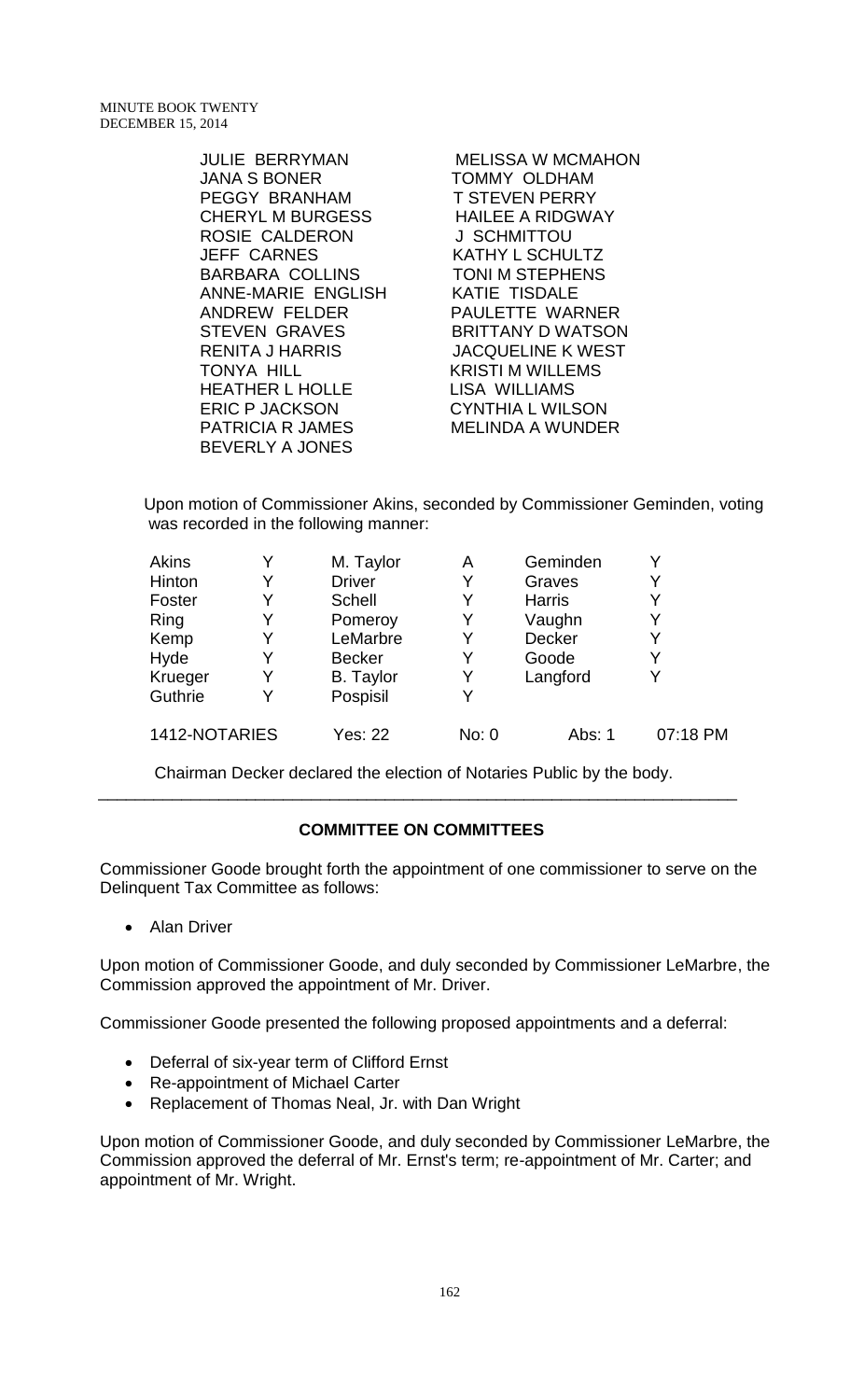MINUTE BOOK TWENTY DECEMBER 15, 2014

Commissioner Goode announced Tod Burnham to replace David Black who resigned from the Sumner County Regional Airport Authority.

Upon motion of Commissioner Goode, and duly seconded by Commissioner Ring, the Commission approved the appointment of Mr. Burnham whose term will expire July, 2019.

Commissioner Goode announced the following appointments to 4-year terms on the Emergency 911 Board:

- Re-appointment of Commissioner Ben Harris
- Commissioner Michael Guthrie to replace Commissioner Bob Pospisil
- Former Commissioner Paul Freels appointed as a citizen

Upon motion of Commissioner Goode, and duly seconded by Commissioner LeMarbre, the Commission approved the appointments of Commissioners Harris and Guthrie and Mr. Freels.

Commissioner Goode announced appointments for next month as follows:

- Planning Commission Regional Four-Year Term. Jerry Kirby, Mike Honeycutt and Jim Williams - all citizens
- Public Records Commission, Archive Board. Baker Ring, Commissioner
- Agricultural Extension Committee, Two-Year Terms. Steve Graves, County Commissioner; Vivian Reece and Kevin Brazel, farmers; and Ben Harris, Commissioner

# **HIGHWAY COMMISSION**

**\_\_\_\_\_\_\_\_\_\_\_\_\_\_\_\_\_\_\_\_\_\_\_\_\_\_\_\_\_\_\_\_\_\_\_\_\_\_\_\_\_\_\_\_\_\_\_\_\_\_\_\_\_\_\_\_\_\_\_\_\_\_\_\_\_\_\_\_\_**

\_\_\_\_\_\_\_\_\_\_\_\_\_\_\_\_\_\_\_\_\_\_\_\_\_\_\_\_\_\_\_\_\_\_\_\_\_\_\_\_\_\_\_\_\_\_\_\_\_\_\_\_\_\_\_\_\_\_\_\_\_\_\_\_\_\_\_\_\_\_\_\_\_\_\_\

There was no report from the Highway Commission.

# **EDUCATION COMMITTEE**

Commissioner LeMarbre reported that the Education Committee heard a presentation from Dr. Jennifer Brown on the Sumner County Report Card.

**\_\_\_\_\_\_\_\_\_\_\_\_\_\_\_\_\_\_\_\_\_\_\_\_\_\_\_\_\_\_\_\_\_\_\_\_\_\_\_\_\_\_\_\_\_\_\_\_\_\_\_\_\_\_\_\_\_\_\_\_\_\_\_\_\_\_\_\_\_**

# **GENERAL OPERATIONS COMMITTEE**

Commissioner Ring reported that items approved by the General Operations Committee were under the Consent Agenda or Budget Committee report. Chairman Decker recognized County Executive Anthony Holt who explained that he and the County Attorney met with all the judges in the County and learned that David Howard, a judicial magistrate for General Sessions Division II Judge Barry Brown, held court in the area that was to be assigned to the new General Sessions judge. Upon further discussions, Mr. Holt stated that he has consulted an architect to explore the possibility of renovating the basement of the Juvenile Justice Center to house adult probation and looking at the Old Board of Education building for an additional courtroom. The costs will be determined by what judges deem acceptable from a security standpoint.

# **EMERGENCY SERVICES COMMITTEE**

**\_\_\_\_\_\_\_\_\_\_\_\_\_\_\_\_\_\_\_\_\_\_\_\_\_\_\_\_\_\_\_\_\_\_\_\_\_\_\_\_\_\_\_\_\_\_\_\_\_\_\_\_\_\_\_\_\_\_\_\_\_\_\_\_\_\_\_\_\_**

Commissioner Guthrie stated than an ad hoc committee had been formed to explore the feasibility of a joint venture between the City of Portland and the County to build an ambulance/fire hall.

**\_\_\_\_\_\_\_\_\_\_\_\_\_\_\_\_\_\_\_\_\_\_\_\_\_\_\_\_\_\_\_\_\_\_\_\_\_\_\_\_\_\_\_\_\_\_\_\_\_\_\_\_\_\_\_\_\_\_\_\_\_\_\_\_\_\_\_\_\_**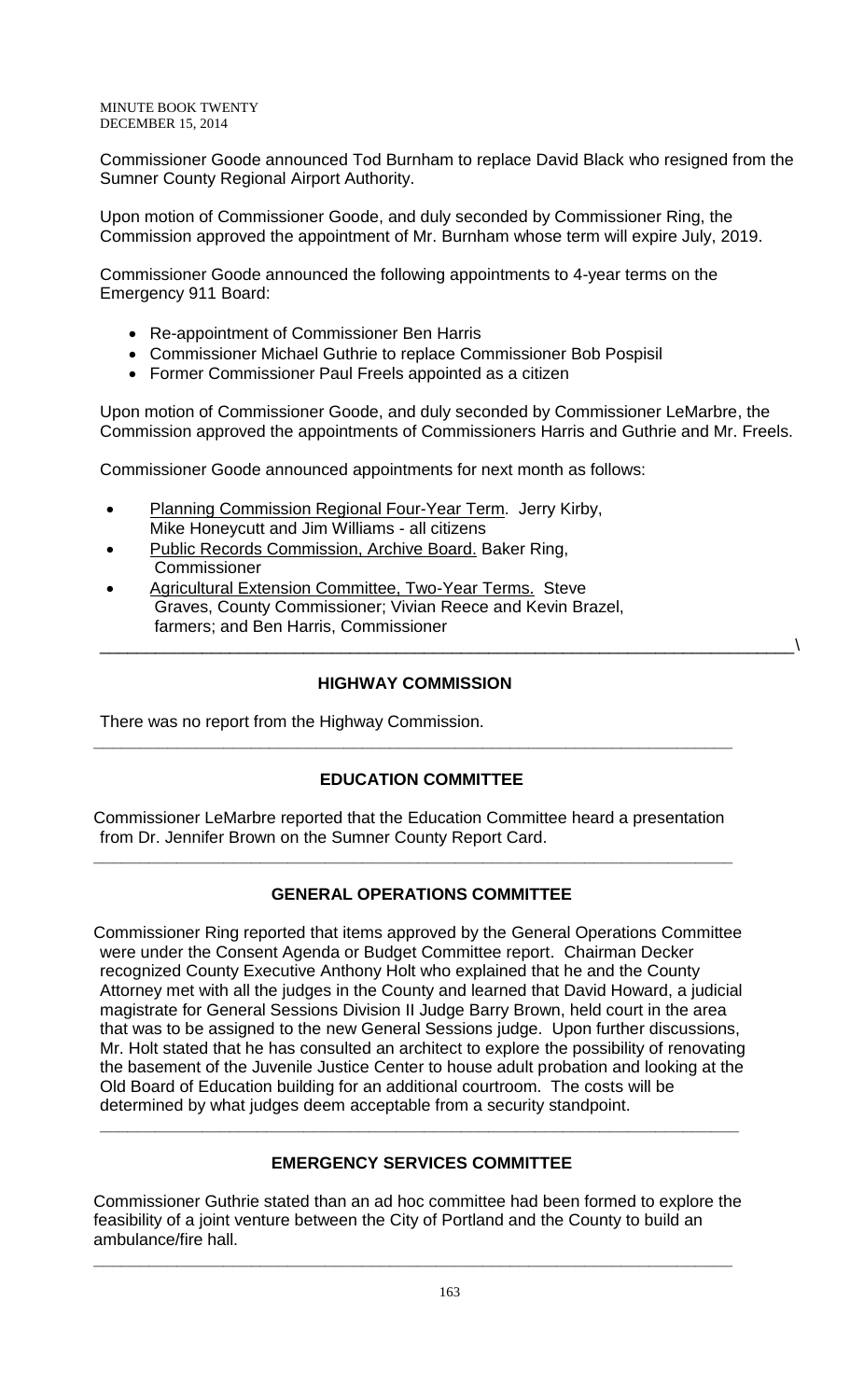### **PUBLIC SERVICES COMMITTEE**

There was no report from the Public Services Committee.

# **LEGISLATIVE COMMITTEE**

**\_\_\_\_\_\_\_\_\_\_\_\_\_\_\_\_\_\_\_\_\_\_\_\_\_\_\_\_\_\_\_\_\_\_\_\_\_\_\_\_\_\_\_\_\_\_\_\_\_\_\_\_\_\_\_\_\_\_\_\_\_\_\_\_\_\_\_\_\_**

Commissioner Harris introduced the following resolution and moved for approval. Commissioner Akins seconded the motion.

### **1412-01 A RESOLUTION SETTING THE REGULAR MEETINGS OF THE SUMNER COUNTY BOARD OF COUNTY COMMISSIONERS DURING THE 2015 CALENDAR YEAR**

**BE IT RESOLVED** by the Sumner County Board of County Commissioners meeting in regular session on this the  $15<sup>th</sup>$  day of December, 2014, that this body hereby sets its regular meetings at 7:00 p.m. (local time) at the Sumner County Administration Building, 355 North Belvedere Drive, Gallatin, Tennessee, on the following dates in 2015:

Monday, January 26, (4<sup>th</sup> Monday) Monday, July 20, (3<sup>rd</sup> Monday) Monday, February 23, (4<sup>th</sup> Monday) Monday, August 17, (3<sup>rd</sup> Monday) Monday, April 20, (3<sup>rd</sup> Monday) Monday, October 19, (3<sup>rd</sup> Monday)<br>Monday, May 18, (3<sup>rd</sup> Monday) Monday, November 16, (3<sup>rd</sup> Monda

Monday, February 23,  $(4^{th}$  Monday) Monday, August 17,  $(3^{rd}$  Monday)<br>Monday, March 16,  $(3^{rd}$  Monday) Monday, September 21,  $(3^{rd}$  Monday)<br>Monday, April 20,  $(3^{rd}$  Monday) Monday, October 19,  $(3^{rd}$  Monday) Monday, May 18, (3<sup>rd</sup> Monday) Monday, November 16, (3<sup>rd</sup> Monday)<br>Monday, June 15, (3<sup>rd</sup> Monday) Monday, December 21, (3<sup>rd</sup> Monday) Monday, December 21, (3<sup>rd</sup> Monday)

**BE IT FURTHER RESOLVED** that this body shall consider at such meetings all matters which may properly be considered at regular meetings of this body; and

**BE IT FURTHER RESOLVED** that the County Clerk is directed to have published the required notice of this resolution.

\_\_\_\_\_\_\_\_\_\_\_\_\_\_\_\_\_\_\_\_\_\_\_\_\_\_\_\_\_\_\_\_\_\_\_\_\_\_\_\_\_\_\_\_\_\_\_\_\_\_\_\_\_\_\_\_\_\_\_\_\_\_\_\_

Chairman Decker declared Resolution 1412-01 approved by the body upon unanimous voice vote.

Commissioner Harris introduced the following resolution and moved for approval. Commissioner Moe Taylor seconded the motion.

\_\_\_\_\_\_\_\_\_\_\_\_\_\_\_\_\_\_\_\_\_\_\_\_\_\_\_\_\_\_\_\_\_\_\_\_\_\_\_\_\_\_\_\_\_\_\_\_\_\_\_\_\_\_\_\_\_\_\_\_\_\_\_\_

### **1412-02 A RESOLUTION REPEALING RESOLUTION 1411-02, TO OPT OUT OF STATEWIDE BUILDING CODE STANDARDS FOR ONE-FAMILY AND TWO-FAMILY DWELLINGS IN SUMNER COUNTY AND DETAILING FUTURE CODE ADOPTION**

**BE IT RESOLVED** by the Sumner County Board of County Commissioners meeting in regular session on this the  $15<sup>th</sup>$  day of December, 2014, that this body does hereby repeal Resolution 1411-02, passed November 17, 2014; and asserts that this body shall undertake the study and adoption of updated codes by June 30, 2015.

\_\_\_\_\_\_\_\_\_\_\_\_\_\_\_\_\_\_\_\_\_\_\_\_\_\_\_\_\_\_\_\_\_\_\_\_\_\_\_\_\_\_\_\_\_\_\_\_\_\_\_\_\_\_\_\_\_\_\_\_\_\_\_\_

Chairman Decker declared Resolution 1412-02 approved by the body upon unanimous voice vote.

\_\_\_\_\_\_\_\_\_\_\_\_\_\_\_\_\_\_\_\_\_\_\_\_\_\_\_\_\_\_\_\_\_\_\_\_\_\_\_\_\_\_\_\_\_\_\_\_\_\_\_\_\_\_\_\_\_\_\_\_\_\_\_\_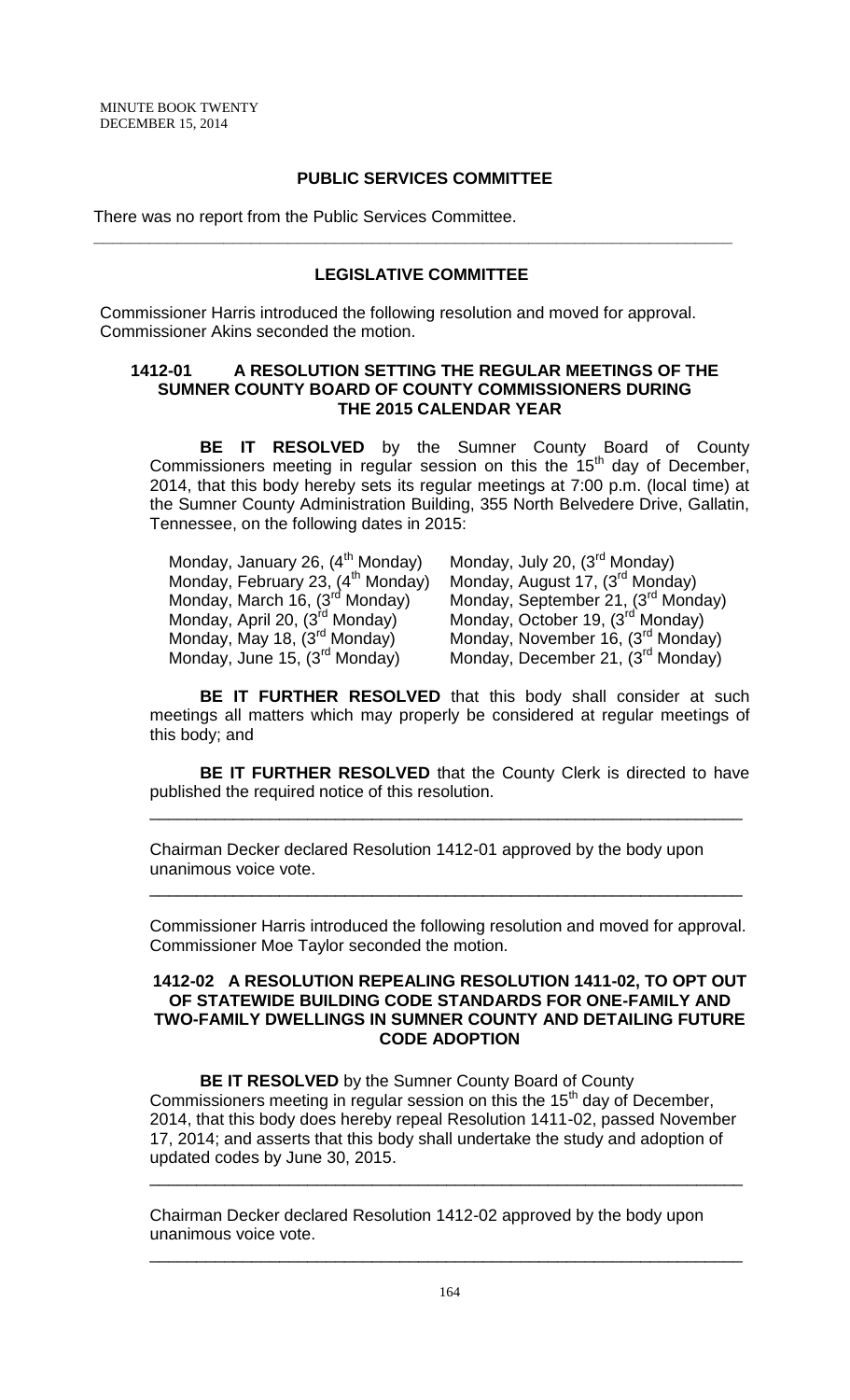### **RULES AND PROCEDURES**

**\_\_\_\_\_\_\_\_\_\_\_\_\_\_\_\_\_\_\_\_\_\_\_\_\_\_\_\_\_\_\_\_\_\_\_\_\_\_\_\_\_\_\_\_\_\_\_\_\_\_\_\_\_\_\_\_\_\_\_\_\_\_\_\_\_\_\_\_\_**

There was no report from the Rules and Procedures Committee.

### **FINANCIAL MANAGEMENT COMMITTEE**

There was no report from the Financial Management Committee.

### **BUDGET COMMITTEE**

Commissioner Goode introduced the following resolution. Commissioner Pospisil moved for approval. Commissioner Ring seconded the motion.

### **1412-03 A RESOLUTION PLEDGING \$50,000.00 FROM THE COMMITTED ACCOUNT FOR THE HOSPITAL EARNINGS TO THE SUMNER COUNTY MUSEUM FOR PURCHASE OF CARRIAGE HOUSE TO BE ALLOCATED IF THE PURCHASE IS CLOSED**

**BE IT RESOLVED** by the Sumner County Board of County Commissioners meeting in regular session on this the 15th day of December, 2014, that this body hereby pledges \$50,000.00 from the committed account for the Hospital Earnings to the Sumner County Museum for purchase of Carriage House to be allocated if the purchase is closed, as shown on the attachment herewith.

Chairman Decker recognized Mr. Holt who stated that the existing Sumner County Museum had outgrown its location. He explained that John Garrott, a citizen and historian, has proposed to donate his personal property - a house, an outbuilding and a shop - to create a living museum. Mr. Garrott's request for a \$50,000.00 donation would go toward the purchase of the old carriage factory adjacent to his property.

\_\_\_\_\_\_\_\_\_\_\_\_\_\_\_\_\_\_\_\_\_\_\_\_\_\_\_\_\_\_\_\_\_\_\_\_\_\_\_\_\_\_\_\_\_\_\_\_\_\_\_\_\_\_\_\_\_\_\_\_\_\_\_\_

Commissioner Graves moved, seconded by Commissioner LeMarbre, to suspend the rules to allow Mr. Garrott to speak. The motion carried. Mr. Garrott explained the project to the Commission, giving an historical perspective.

The electronic vote was recorded in the following manner:

| Akins   |         | M. Taylor        | Α | Geminden      |          |
|---------|---------|------------------|---|---------------|----------|
|         |         |                  |   |               |          |
| Hinton  |         | <b>Driver</b>    | Y | Graves        |          |
| Foster  |         | <b>Schell</b>    | Y | <b>Harris</b> |          |
| Ring    | Y       | Pomeroy          | Y | Vaughn        | A        |
| Kemp    | Y       | LeMarbre         | Y | <b>Decker</b> | Y        |
| Hyde    |         | <b>Becker</b>    | N | Goode         |          |
| Krueger | Y       | <b>B.</b> Taylor | Y | Langford      |          |
| Guthrie |         | Pospisil         | Y |               |          |
| 1412-03 | Yes: 20 | No: 1            |   | Abs: 2        | 07:48 PM |

Chairman Decker declared the resolution approved by the body.

\_\_\_\_\_\_\_\_\_\_\_\_\_\_\_\_\_\_\_\_\_\_\_\_\_\_\_\_\_\_\_\_\_\_\_\_\_\_\_\_\_\_\_\_\_\_\_\_\_\_\_\_\_\_\_\_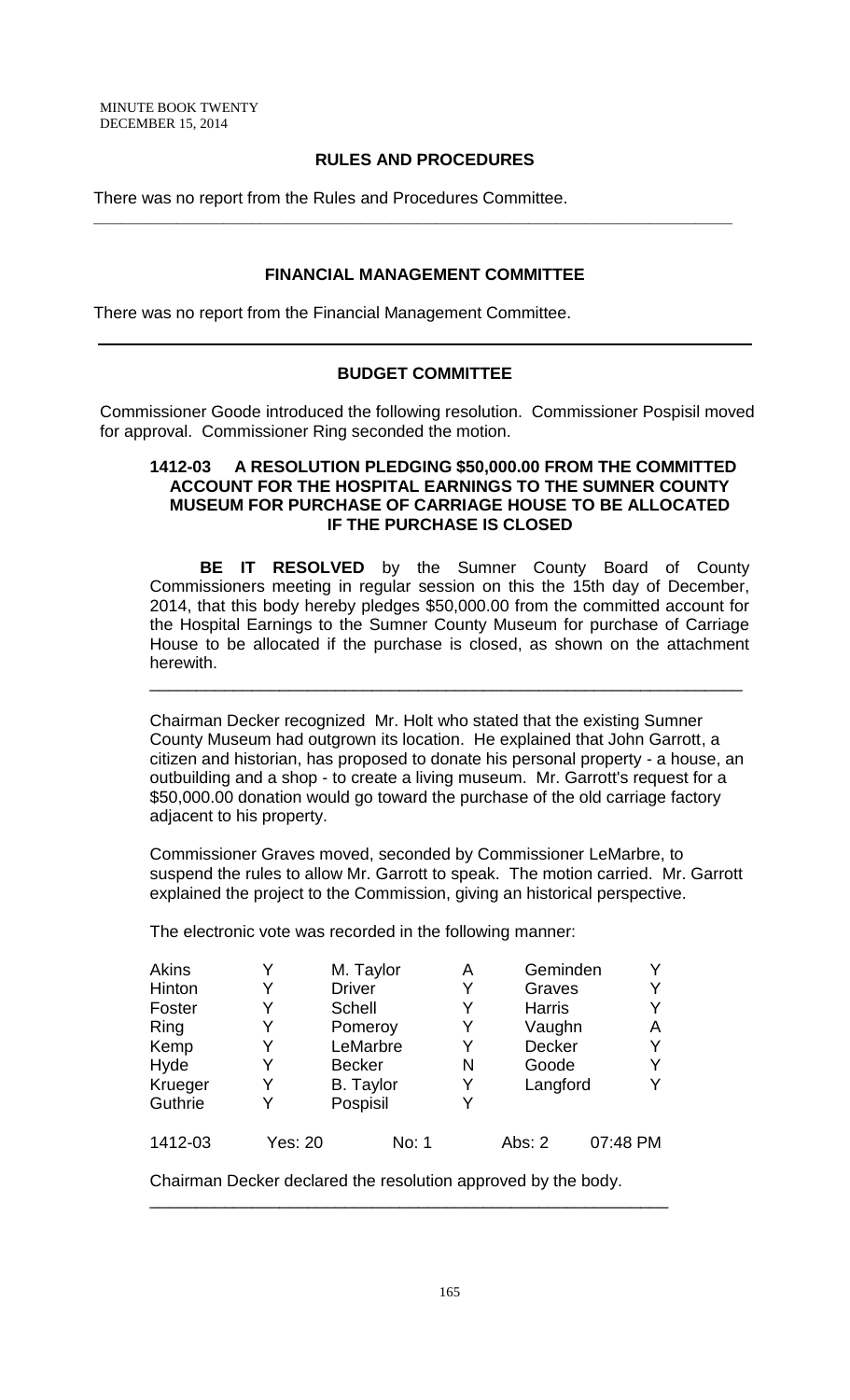Commissioner Goode introduced the following resolution and moved for approval. Commissioner Foster seconded the motion.

### **1412-04 A RESOLUTION APPROPRIATING \$27,974.02 AS PASS-THROUGH FUNDS FOR STATE INMATE MEDICAL BILLS TO THE BUDGET OF THE SHERIFF'S OFFICE**

**BE IT RESOLVED** by the Sumner County Board of County Commissioners meeting in regular session on this the  $15<sup>th</sup>$  day of December, 2014, that this body hereby appropriates \$27,974.02 as pass-through funds for state inmate medical bills to the budget of the Sheriff's Office, as shown on the attachment herewith.

\_\_\_\_\_\_\_\_\_\_\_\_\_\_\_\_\_\_\_\_\_\_\_\_\_\_\_\_\_\_\_\_\_\_\_\_\_\_\_\_\_\_\_\_\_\_\_\_\_\_\_\_\_\_\_\_\_\_\_\_\_\_\_\_

The electronic vote was recorded in the following manner:

| <b>Akins</b> |                | M. Taylor        | Y | Geminden      |          |   |
|--------------|----------------|------------------|---|---------------|----------|---|
| Hinton       |                | <b>Driver</b>    | Y | Graves        |          | Y |
| Foster       |                | Schell           | Y | <b>Harris</b> |          |   |
| Ring         |                | Pomeroy          | Y | Vaughn        |          | Y |
| Kemp         | Y              | LeMarbre         | Y | <b>Decker</b> |          | Y |
| Hyde         | Y              | <b>Becker</b>    | Y | Goode         |          | Y |
| Krueger      |                | <b>B.</b> Taylor | Y | Langford      |          |   |
| Guthrie      | Y              | Pospisil         | Y |               |          |   |
| 1412-04      | <b>Yes: 23</b> | No: 0            |   | Abs: 0        | 07:48 PM |   |

Chairman Decker declared the resolution approved by the body.

Commissioner Goode introduced the following resolution and moved for approval. Commissioner Pospisil seconded the motion.

\_\_\_\_\_\_\_\_\_\_\_\_\_\_\_\_\_\_\_\_\_\_\_\_\_\_\_\_\_\_\_\_\_\_\_\_\_\_\_\_\_\_\_\_\_\_\_\_\_\_\_\_\_\_\_\_

### **1412-05 A RESOLUTION APPROPRIATING \$37,000.00 FROM WESTMORELAND PAVING FUNDS FOR HIGHWAY EQUIPMENT FOR THE HIGHWAY DEPARTMENT**

**BE IT RESOLVED** by the Sumner County Board of County Commissioners meeting in regular session on this the  $15<sup>th</sup>$  day of December, 2014 that this body hereby appropriates \$37,000.00 from Westmoreland paving funds for highway equipment for the Highway Department, as shown on attachment herewith.

\_\_\_\_\_\_\_\_\_\_\_\_\_\_\_\_\_\_\_\_\_\_\_\_\_\_\_\_\_\_\_\_\_\_\_\_\_\_\_\_\_\_\_\_\_\_\_\_\_\_\_\_\_\_\_\_\_\_\_\_\_\_\_\_

The electronic vote was recorded in the following manner:

| Akins   |                | M. Taylor        |   | Geminden      |          |
|---------|----------------|------------------|---|---------------|----------|
| Hinton  | Y              | <b>Driver</b>    | Y | Graves        | Y        |
| Foster  |                | Schell           | Y | <b>Harris</b> | Y        |
| Ring    |                | Pomeroy          | Y | Vaughn        | Y        |
| Kemp    | Y              | LeMarbre         | Y | <b>Decker</b> | Y        |
| Hyde    | Y              | <b>Becker</b>    | Y | Goode         | Y        |
| Krueger |                | <b>B.</b> Taylor | Y | Langford      | Y        |
| Guthrie | Y              | Pospisil         | Y |               |          |
| 1412-05 | <b>Yes: 23</b> | No: 0            |   | Abs: $0$      | 07:49 PM |

Chairman Decker declared the resolution approved by the body.

\_\_\_\_\_\_\_\_\_\_\_\_\_\_\_\_\_\_\_\_\_\_\_\_\_\_\_\_\_\_\_\_\_\_\_\_\_\_\_\_\_\_\_\_\_\_\_\_\_\_\_\_\_\_\_\_